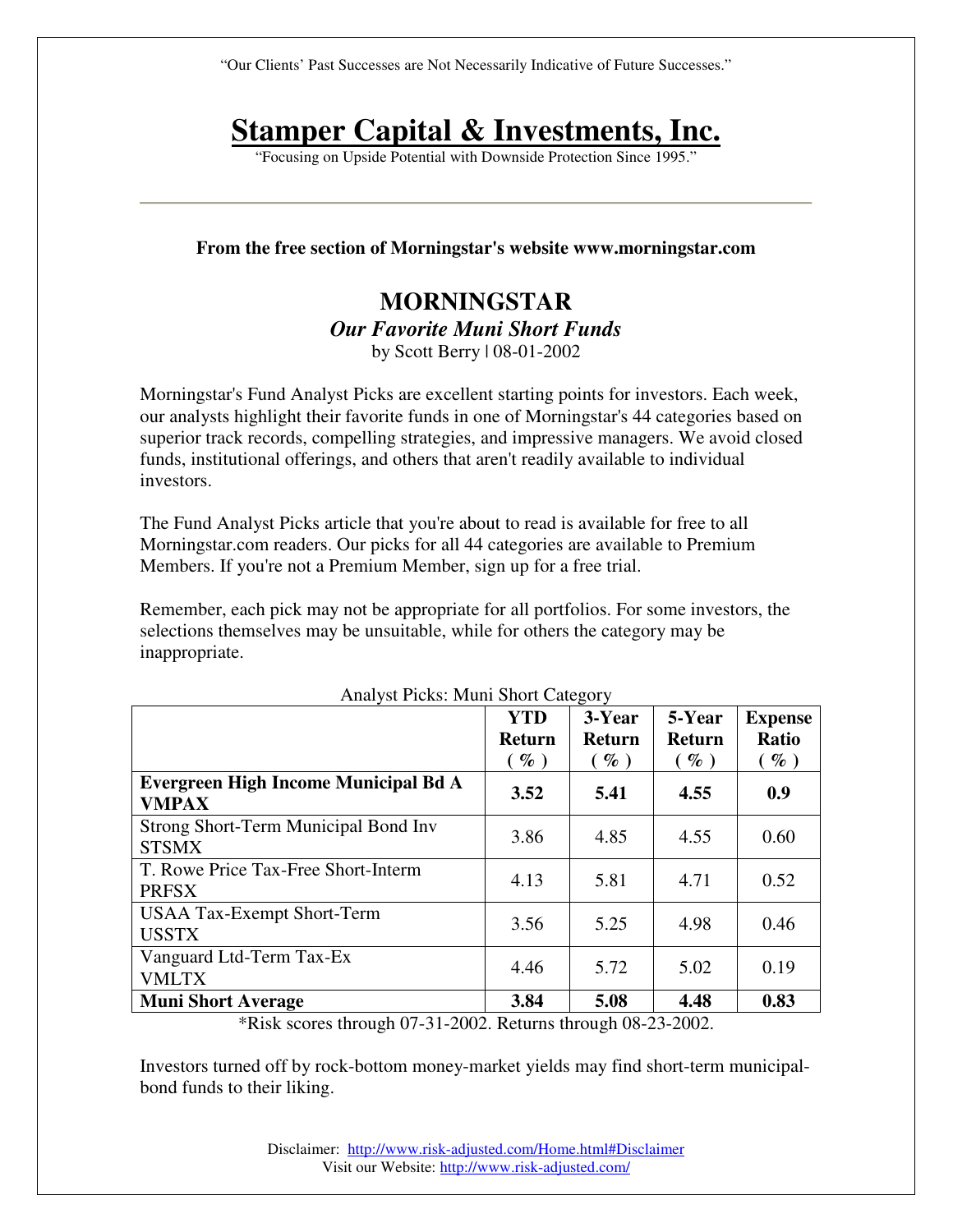Muni-short funds are a step up from tax-free money-market funds. They don't offer the fixed-dollar share price of a money market, but they do offer more potential return without a lot of added volatility. For the year to date through June 30, 2002, for example, the average muni-short fund gained 2.8%, while the average tax-free money market gained just 0.4%. That pattern holds over longer periods as well, as the average munishort fund has outperformed the average tax-free money market by a considerable amount over the trailing three-, five- and 10-year periods.

Of course, the added interest-rate sensitivity of muni-short funds relative to moneymarket funds can cause capital losses during periods of rising rates. In 1994 and 1999, for example, the average muni-short fund posted capital losses of 4.9% and 3.4%, respectively. The added dividend income provided by the funds offset most of the losses, but the category as a whole underperformed the average tax-free money market in both years.

Our favorite muni-short funds include Vanguard Limited-Term Tax-Exempt and T. Rowe Price Tax-Free Short-Intermediate. Both funds boast solid long-term records and both have continued to perform well in 2002. Vanguard Limited-Term Tax-Exempt has continued to benefit from its ultra-low expense ratio, while T. Rowe Price Short-Intermediate has profited in recent months from its exposure to the health-care sector.

The muni-short category could lose some ground if interest rates move higher, but we think conservative municipal-bond investors will find it to be a relatively safe haven.

## Evergreen High Income Municipal Bd VMPAX

This fund is not nearly as conservative as the Vanguard pick, but it has a solid long-term record (largely as Davis Tax-Free High Income). Manager Clark Stamper is known for his ability to scour the market for underpriced bonds. And though the fund stumbled a bit in 1999, it bounced back strongly in 2000 and earned topnotch returns in 2001.

#### Strong Short-Term Municipal Bond In STSMX

This fund also takes on more credit risk than many rivals, as manager Lyle Fitterer typically holds a large stash of BB and BBB rated issues. He does, however, keep the fund's duration in a tight two- to three-year range, which has helped moderate the fund's volatility. The portfolio will likely lag its peers if there is a flight to quality--as it did in 2000. However, it remains a good choice for those who don't mind taking on additional credit risk to capture more income.

#### T. Rowe Price Tax-Free Short-Interm PRFSX

This fund is a solid all-around offering. It boasts a below-average expense ratio, sticks mainly with high-quality bonds, and has delivered strong long-term returns. The fund's risk/reward profile is impressive, and it has consistently delivered a better-than-average income payout.

USAA Tax-Exempt Short-Term USSTX